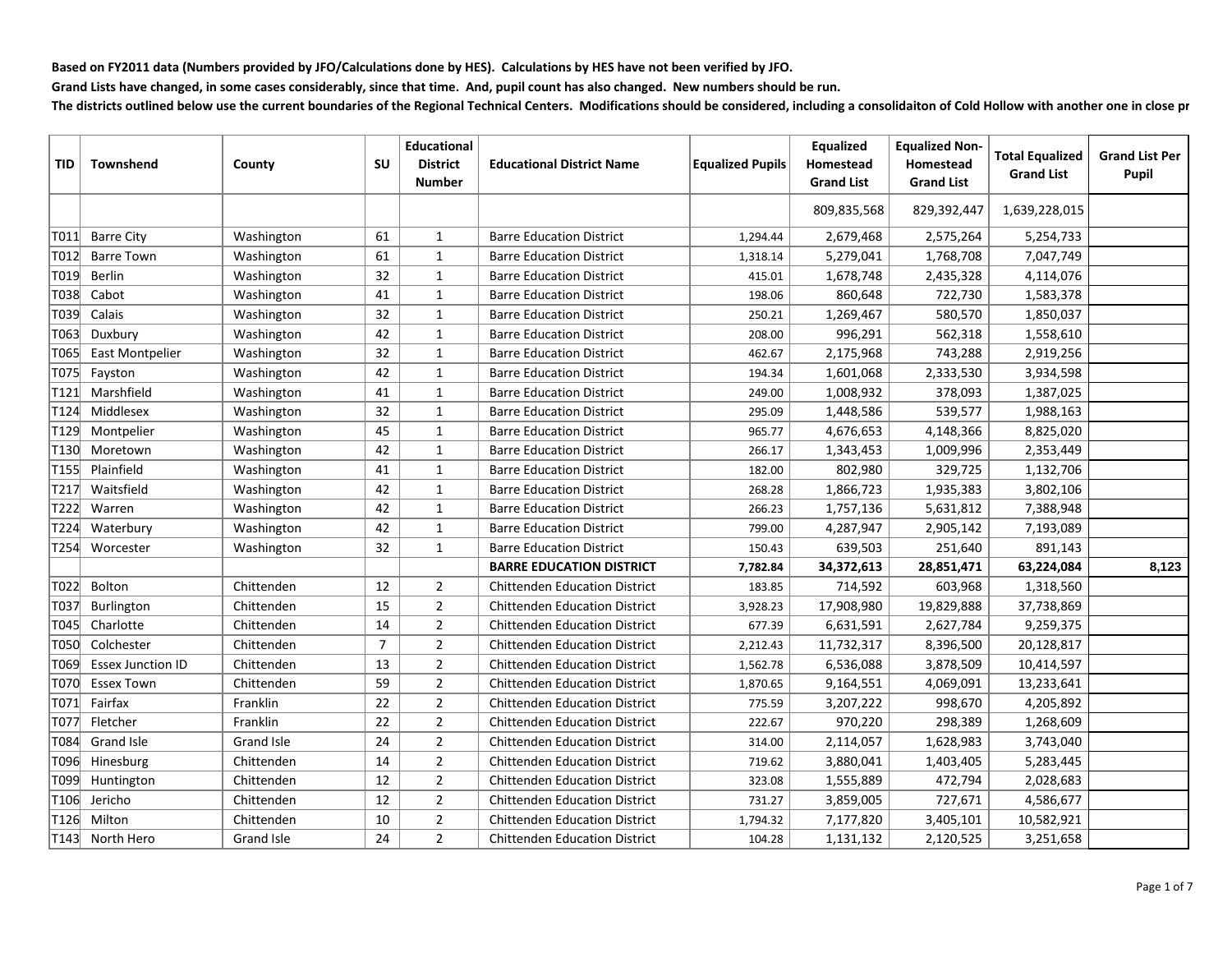| T166 | Richmond                 | Chittenden | 12             | $\overline{2}$ | <b>Chittenden Education District</b>     | 767.03    | 3,416,512      | 988,523       | 4,405,035      |        |
|------|--------------------------|------------|----------------|----------------|------------------------------------------|-----------|----------------|---------------|----------------|--------|
| T178 | St. George               | Chittenden | 14             | $\overline{2}$ | <b>Chittenden Education District</b>     | 124.53    | 442,168        | 184,419       | 626,587        |        |
| T186 | Shelburne                | Chittenden | 14             | $\overline{2}$ | <b>Chittenden Education District</b>     | 1,150.12  | 8,888,094      | 5,665,151     | 14,553,246     |        |
| T191 | South Burlington         | Chittenden | 16             | $\overline{2}$ | <b>Chittenden Education District</b>     | 2,406.63  | 14,839,019     | 13,585,008    | 28,424,027     |        |
| T192 | South Hero               | Grand Isle | 24             | $\overline{2}$ | <b>Chittenden Education District</b>     | 241.37    | 2,293,055      | 2,383,994     | 4,677,050      |        |
| T211 | Underhill ID             | Chittenden | 12             | $\overline{2}$ | <b>Chittenden Education District</b>     | 320.42    |                |               |                |        |
| T212 | Underhill Town           | Chittenden | 12             | $\overline{2}$ | <b>Chittenden Education District</b>     | 412.00    | 2,617,307      | 572,142       | 3,189,449      |        |
| T232 | Westford                 | Chittenden | 13             | $\overline{2}$ | <b>Chittenden Education District</b>     | 366.82    | 1,795,438      | 451,985       | 2,247,423      |        |
| T244 | Williston                | Chittenden | 14             | $\overline{2}$ | <b>Chittenden Education District</b>     | 1,549.80  | 8,849,855      | 8,411,643     | 17,261,499     |        |
| T249 | Winooski ID              | Chittenden | 17             | $\overline{2}$ | <b>Chittenden Education District</b>     | 890.76    | 2,200,970      | 2,311,237     | 4,512,207      |        |
|      |                          |            |                |                | <b>CHITTENDEN EDUCATION DISTRICT</b>     | 23,649.64 | 121,925,924.35 | 85,015,381.28 | 206,941,305.63 | 8,750  |
| T007 | Bakersfield              | Franklin   | 20             | 3              | <b>Cold Hollow Education District</b>    | 245.17    | 843,085        | 316,942       | 1,160,026      |        |
| T018 | Berkshire                | Franklin   | 20             | $\overline{3}$ | <b>Cold Hollow Education District</b>    | 294.80    | 861,077        | 334,169       | 1,195,246      |        |
| T068 | <b>Enosburg Falls ID</b> | Franklin   | 20             | 3              | <b>Cold Hollow Education District</b>    | 549.13    |                |               |                |        |
| T128 | Montgomery               | Franklin   | 20             | 3              | <b>Cold Hollow Education District</b>    | 175.63    | 797,896        | 820,992       | 1,618,888      |        |
| T165 | Richford                 | Franklin   | 20             | 3              | <b>Cold Hollow Education District</b>    | 450.05    | 763,060        | 735,788       | 1,498,848      |        |
|      |                          |            |                |                | <b>COLD HOLLOW EDUCATION DISTRI</b>      | 1,714.78  | 3,265,117.40   | 2,207,890.81  | 5,473,008.22   | 3,191  |
| T014 | Belvidere                | Lamoille   | 25             | 5              | <b>Green Mountain Education District</b> | 51.25     | 161,655        | 139,827       | 301,481        |        |
| T040 | Cambridge                | Lamoille   | 25             | 5              | <b>Green Mountain Education District</b> | 540.18    | 2,349,264      | 3,177,035     | 5,526,298      |        |
| T055 | Craftsbury               | Orleans    | 35             | 5              | <b>Green Mountain Education District</b> | 156.36    | 780,205        | 573,269       | 1,353,474      |        |
| T066 | Eden                     | Lamoille   | 25             | 5              | <b>Green Mountain Education District</b> | 241.78    | 704,424        | 720,966       | 1,425,390      |        |
| T067 | Elmore                   | Lamoille   | 26             | 5              | <b>Green Mountain Education District</b> | 128.38    | 892,168        | 652,465       | 1,544,633      |        |
| T086 | Greensboro               | Orleans    | 35             | 5              | <b>Green Mountain Education District</b> | 108.14    | 592,153        | 1,947,109     | 2,539,262      |        |
| T092 | Hardwick                 | Caledonia  | 35             | 5              | <b>Green Mountain Education District</b> | 529.44    | 1,152,142      | 685,249       | 1,837,392      |        |
| T100 | Hyde Park                | Lamoille   | 25             | 5              | <b>Green Mountain Education District</b> | 430.29    | 1,855,011      | 900,354       | 2,755,364      |        |
| T107 | Johnson                  | Lamoille   | 25             | 5              | <b>Green Mountain Education District</b> | 454.35    | 1,171,750      | 992,724       | 2,164,474      |        |
| T132 | Morristown               | Lamoille   | 26             | 5              | <b>Green Mountain Education District</b> | 800.24    | 3,287,602      | 2,966,383     | 6,253,984      |        |
| T195 | Stannard                 | Caledonia  | 35             | 5              | <b>Green Mountain Education District</b> | 42.72     | 81,416         | 89,943        | 171,359        |        |
| T198 | Stowe                    | Lamoille   | 26             | 5              | <b>Green Mountain Education District</b> | 638.64    | 6,166,322      | 18,079,260    | 24,245,581     |        |
|      | T226 Waterville          | Lamoille   | 25             | 5              | <b>Green Mountain Education District</b> | 121.61    | 486,253        | 174,145       | 660,398        |        |
|      | T250 Wolcott             | Lamoille   | 35             | 5              | <b>Green Mountain Education District</b> | 275.51    | 957,675        | 524,406       | 1,482,081      |        |
|      | T251 Woodbury            | Washington | 35             | 5              | <b>Green Mountain Education District</b> | 102.42    | 625,164        | 620,848       | 1,246,012      |        |
|      |                          |            |                |                | <b>GREEN MOUNTAIN EDUCATION DI</b>       | 4,621.31  | 21,263,203.58  | 32,243,980.60 | 53,507,184.18  | 11,578 |
| T001 | Addison                  | Addison    | $\overline{2}$ | 8              | <b>Hannaford Education District</b>      | 234.05    | 1,281,402      | 863,549       | 2,144,951      |        |
| T029 | Bridport                 | Addison    | 3              | 8              | <b>Hannaford Education District</b>      | 190.49    | 811,892        | 489,926       | 1,301,818      |        |
| T031 | Bristol                  | Addison    | $\mathbf{1}$   | 8              | <b>Hannaford Education District</b>      | 638.99    | 2,175,897      | 1,137,971     | 3,313,869      |        |
| T053 | Cornwall                 | Addison    | 3              | 8              | <b>Hannaford Education District</b>      | 190.68    | 1,364,234      | 539,848       | 1,904,082      |        |
| T076 | Ferrisburgh              | Addison    | $\overline{2}$ | 8              | <b>Hannaford Education District</b>      | 415.64    | 2,629,817      | 2,547,431     | 5,177,247      |        |
| T112 | Lincoln                  | Addison    | $\mathbf{1}$   | 8              | <b>Hannaford Education District</b>      | 208.28    | 1,186,611      | 544,041       | 1,730,652      |        |
| T123 | Middlebury ID            | Addison    | 3              | 8              | <b>Hannaford Education District</b>      | 859.75    | 3,968,894      | 4,305,184     | 8,274,077      |        |
| T127 | Monkton                  | Addison    | $\mathbf{1}$   | 8              | <b>Hannaford Education District</b>      | 313.92    | 1,713,701      | 502,949       | 2,216,650      |        |
|      |                          |            |                |                |                                          |           |                |               |                |        |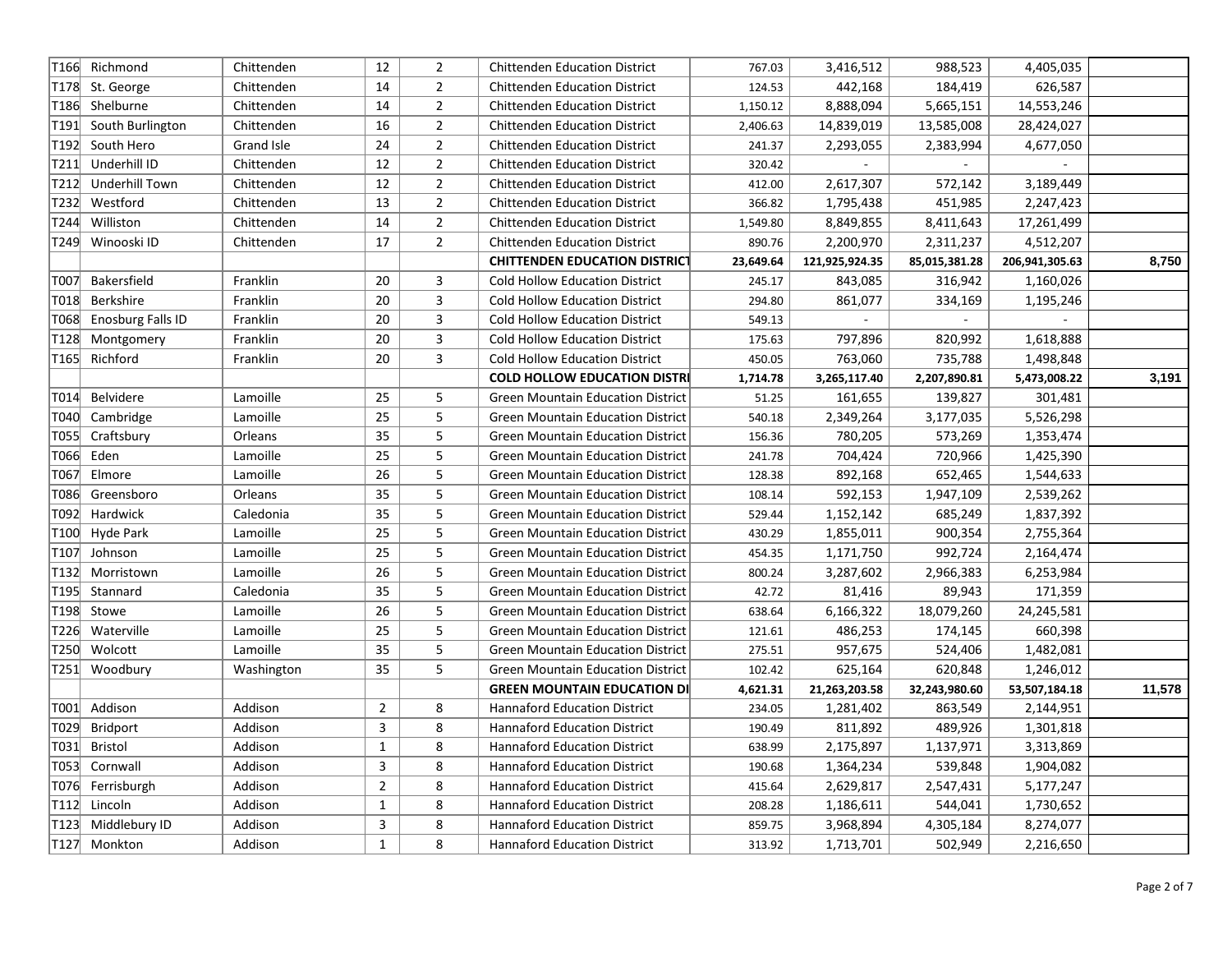| T138             | New Haven              | Addison | 1              | 8              | <b>Hannaford Education District</b>                                  | 265.84   | 1,467,512            | 1,072,317     | 2,539,829              |        |
|------------------|------------------------|---------|----------------|----------------|----------------------------------------------------------------------|----------|----------------------|---------------|------------------------|--------|
| T <sub>149</sub> | Panton                 | Addison | $\overline{2}$ | 8              | <b>Hannaford Education District</b>                                  | 104.00   | 640,966              | 364,985       | 1,005,951              |        |
| T <sub>167</sub> | Ripton                 | Addison | 3              | 8              | <b>Hannaford Education District</b>                                  | 93.98    | 446,448              | 224,258       | 670,707                |        |
| T <sub>180</sub> | Salisbury              | Addison | 3              | 8              | <b>Hannaford Education District</b>                                  | 194.33   | 888,183              | 1,066,786     | 1,954,969              |        |
| T189             | Shoreham               | Addison | 3              | 8              | <b>Hannaford Education District</b>                                  | 198.84   | 929,171              | 492,461       | 1,421,632              |        |
| T196             | Starksboro             | Addison | 1              | 8              | <b>Hannaford Education District</b>                                  | 313.86   | 1,206,221            | 559,492       | 1,765,713              |        |
| T213             | Vergennes ID           | Addison | $\overline{2}$ | 8              | <b>Hannaford Education District</b>                                  | 410.00   | 1,231,943            | 916,208       | 2,148,151              |        |
| T220             | Waltham                | Addison | $\overline{2}$ | 8              | <b>Hannaford Education District</b>                                  | 76.00    | 386,934              | 97,787        | 484,721                |        |
| T239             | Weybridge              | Addison | 3              | 8              | <b>Hannaford Education District</b>                                  | 150.23   | 973,580              | 478,652       | 1,452,232              |        |
|                  |                        |         |                |                | <b>HANNAFORD EDUCATION DISTRIC</b>                                   | 4,858.88 | 23,303,406.54        | 16,203,844.79 | 39,507,251.33          | 8,130  |
| T009             | Barnard                | Windsor | 51             | $\overline{4}$ | <b>Hartford Education District</b>                                   | 122.50   | 1,279,127            | 1,955,466     | 3,234,593              |        |
| T028             | Bridgewater            | Windsor | 51             | 4              | <b>Hartford Education District</b>                                   | 131.97   | 782,054              | 1,289,333     | 2,071,387              |        |
| T093             | Hartford               | Windsor | 54             | 4              | <b>Hartford Education District</b>                                   | 1,536.45 | 6,422,788            | 8,442,962     | 14,865,751             |        |
| T094             | Hartland               | Windsor | 52             | 4              | <b>Hartford Education District</b>                                   | 498.37   | 2,974,881            | 1,610,428     | 4,585,310              |        |
| T <sub>145</sub> | Norwich                | Windsor | 55             | 4              | <b>Hartford Education District</b>                                   | 610.61   | 5,263,026            | 2,482,613     | 7,745,639              |        |
| T <sub>157</sub> | Pomfret                | Windsor | 51             | 4              | <b>Hartford Education District</b>                                   | 138.25   | 1,185,596            | 1,279,673     | 2,465,269              |        |
| T <sub>163</sub> | Reading                | Windsor | 51             | 4              | <b>Hartford Education District</b>                                   | 100.25   | 692,066              | 813,388       | 1,505,454              |        |
| T188             | Sherburne (Killington) | Rutland | 51             | 4              | <b>Hartford Education District</b>                                   | 116.55   | 913,916              | 8,468,095     | 9,382,011              |        |
| T227             | Weathersfield          | Windsor | 52             | 4              | <b>Hartford Education District</b>                                   | 329.56   | 1,912,653            | 1,100,750     | 3,013,403              |        |
| T238             | West Windsor           | Windsor | 52             | $\overline{4}$ | <b>Hartford Education District</b>                                   | 139.74   | 1,457,988            | 1,902,697     | 3,360,685              |        |
| T247             | Windsor                | Windsor | 52             | 4              | <b>Hartford Education District</b>                                   | 495.95   | 1,444,472            | 1,040,168     | 2,484,640              |        |
| T253             | Woodstock              | Windsor | 51             | 4              | <b>Hartford Education District</b>                                   | 419.42   | 3,668,501            | 5,539,426     | 9,207,927              |        |
|                  |                        |         |                |                | <b>HARTFORD EDUCATION DISTRICT</b>                                   | 4,639.62 | 27,997,068.07        | 35,925,000.46 | 63,922,068.53          | 13,777 |
|                  |                        |         | 34             | 6              | North Country Education District                                     | 141.22   | 511,494              | 365,451       | 876,945                |        |
| T002             | Albany                 | Orleans |                |                |                                                                      |          |                      |               |                        |        |
| T013             | <b>Barton ID</b>       | Orleans | 34             | 6              | North Country Education District                                     | 282.81   | 835,955              | 859,317       | 1,695,272              |        |
| T021             | Bloomfield             | Essex   | 19             | 6              | North Country Education District                                     | 44.82    | 126,208              | 200,893       | 327,101                |        |
| T030             | Brighton               | Essex   | 31             | 6              | North Country Education District                                     | 197.26   | 546,000              | 894,924       | 1,440,924              |        |
| T034             | Brownington            | Orleans | 34             | 6              | North Country Education District                                     | 168.24   | 459,777              | 270,880       | 730,657                |        |
| T035             | Brunswick              | Essex   | 19             | 6              | North Country Education District                                     | 25.46    | 46,873               | 67,752        | 114,625                |        |
| T041             | Canaan                 | Essex   | 19             | 6              | North Country Education District                                     | 199.25   | 402,500              | 460,902       | 863,401                |        |
| T044             | Charleston             | Orleans | 31             | 6              | North Country Education District                                     | 151.81   | 538,128              | 580,847       | 1,118,975              |        |
| T054             | Coventry               | Orleans | 31             | 6              | North Country Education District                                     | 179.57   | 596,023              | 587,757       | 1,183,780              |        |
| T058             | Derby                  | Orleans | 31             | 6              | North Country Education District                                     | 765.89   | 2,675,922            | 2,465,134     | 5,141,056              |        |
| T080             | Glover                 | Orleans | 34             | 6              | North Country Education District                                     | 181.23   | 608,411              | 718,573       | 1,326,984              |        |
| T097             | Holland                | Orleans | 31             | 6              | North Country Education District                                     | 135.42   | 345,679              | 286,635       | 632,314                |        |
| T <sub>102</sub> | Irasburg               | Orleans | 34             | 6              | North Country Education District                                     | 212.10   | 646,054              | 437,884       | 1,083,939              |        |
| T105             | Jay                    | Orleans | 31             | 6              | North Country Education District                                     | 79.71    | 290,136              | 1,932,354     | 2,222,490              |        |
| T111             | Lemington              | Essex   | 19             | 6              | North Country Education District                                     | 17.51    | 64,805               | 86,330        | 151,134                |        |
| T114             | Lowell                 | Orleans | 31             | 6              | North Country Education District                                     | 170.11   | 392,058              | 400,023       | 792,081                |        |
| T131<br>T139     | Morgan                 | Orleans | 31<br>31       | 6<br>6         | North Country Education District<br>North Country Education District | 93.82    | 631,694<br>1,324,024 | 1,266,946     | 1,898,640<br>3,088,241 |        |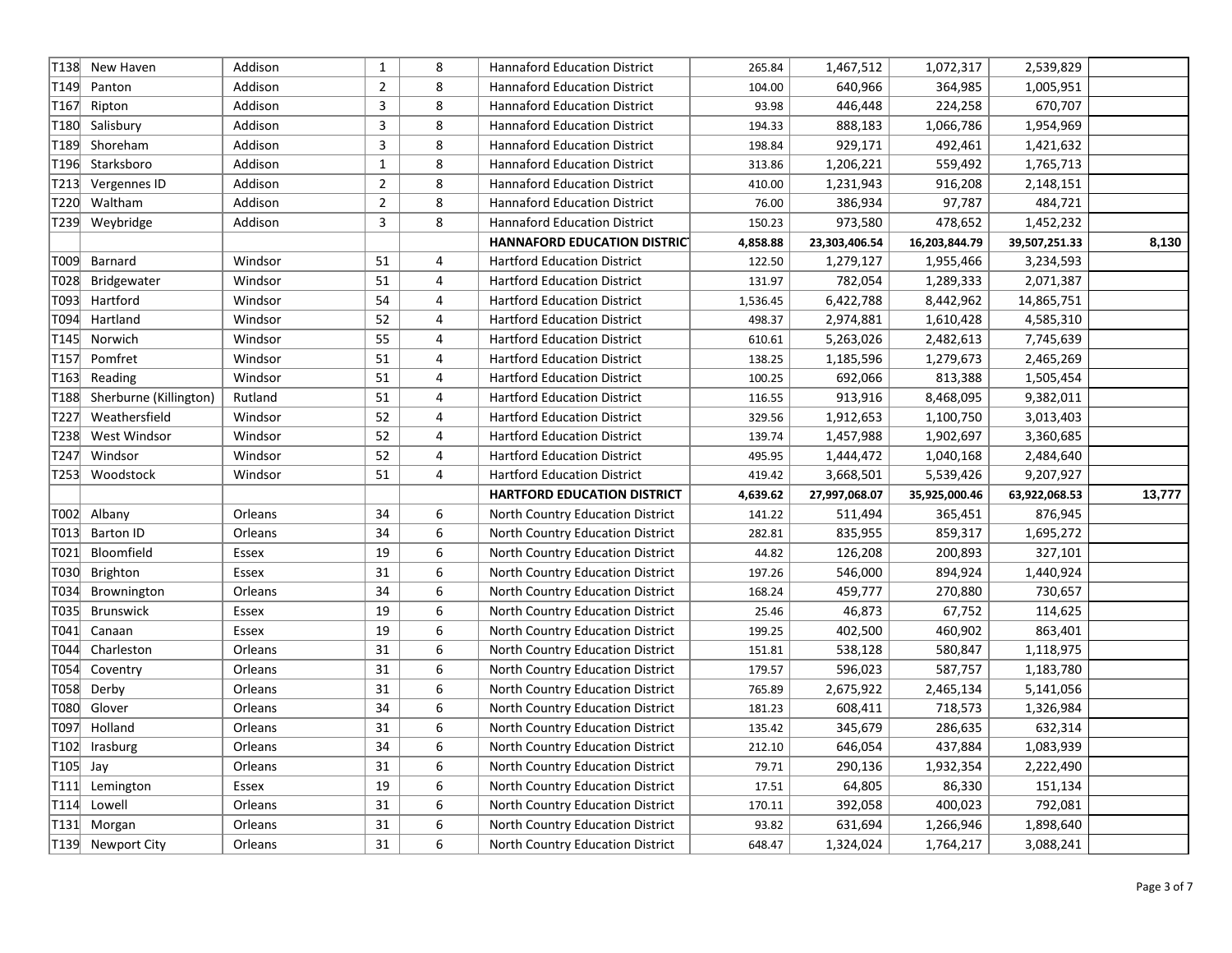| T140 | Newport Town       | Orleans    | 31 | 6                | North Country Education District     | 255.37   | 1,061,589     | 787,541       | 1,849,131     |       |
|------|--------------------|------------|----|------------------|--------------------------------------|----------|---------------|---------------|---------------|-------|
| T144 | Norton             | Essex      | 19 | 6                | North Country Education District     | 19.26    | 100,249       | 314,125       | 414,373       |       |
| T147 | Orleans ID         | Orleans    | 34 | 6                | North Country Education District     | 151.98   | 281,552       | 289,193       | 570,745       |       |
| T209 | Troy               | Orleans    | 31 | 6                | North Country Education District     | 251.97   | 762,903       | 612,230       | 1,375,133     |       |
| T231 | Westfield          | Orleans    | 31 | 6                | North Country Education District     | 68.23    | 347,205       | 338,066       | 685,271       |       |
| T235 | Westmore           | Orleans    | 34 | 6                | North Country Education District     | 37.44    | 324,558       | 1,063,532     | 1,388,090     |       |
|      |                    |            |    |                  | <b>NORTH COUNTRY EDUCATION DIST</b>  | 4,478.95 | 13,919,797.82 | 17,051,505.17 | 30,971,302.99 | 6,914 |
| T003 | Alburgh            | Grand Isle | 24 | $\overline{7}$   | <b>Northwest Education District</b>  | 323.54   | 1,277,191     | 1,553,291     | 2,830,483     |       |
| T072 | Fairfield          | Franklin   | 23 | $\overline{7}$   | <b>Northwest Education District</b>  | 372.80   | 1,164,851     | 452,935       | 1,617,786     |       |
| T078 | Franklin           | Franklin   | 21 | $\overline{7}$   | <b>Northwest Education District</b>  | 270.71   | 956,085       | 623,397       | 1,579,482     |       |
| T079 | Georgia            | Franklin   | 22 | $\overline{7}$   | <b>Northwest Education District</b>  | 904.90   | 3,491,703     | 1,460,124     | 4,951,827     |       |
| T095 | Highgate           | Franklin   | 21 | $\overline{7}$   | Northwest Education District         | 630.88   | 1,951,597     | 1,434,018     | 3,385,615     |       |
| T103 | Isle La Motte      | Grand Isle | 24 | $\overline{7}$   | <b>Northwest Education District</b>  | 66.93    | 378,473       | 709,381       | 1,087,854     |       |
| T176 | St. Albans City    | Franklin   | 23 | $\overline{7}$   | Northwest Education District         | 1,174.94 | 2,434,971     | 2,605,568     | 5,040,539     |       |
| T177 | St. Albans Town    | Franklin   | 23 | $\overline{7}$   | <b>Northwest Education District</b>  | 1,025.73 | 4,210,015     | 3,623,865     | 7,833,880     |       |
| T187 | Sheldon            | Franklin   | 21 | $\overline{7}$   | <b>Northwest Education District</b>  | 400.94   | 1,203,326     | 1,016,734     | 2,220,060     |       |
| T204 | Swanton            | Franklin   | 21 | 7                | <b>Northwest Education District</b>  | 1,128.56 | 3,718,738     | 2,181,301     | 5,900,039     |       |
|      |                    |            |    |                  | <b>NORTHWEST EDUCATION DISTRICT</b>  | 6,299.93 | 20,786,950.76 | 15,660,614.37 | 36,447,565.13 | 5,785 |
| T020 | Bethel             | Windsor    | 50 | 9                | <b>Randolph Education District</b>   | 275.03   | 1,100,456     | 812,853       | 1,913,309     |       |
| T024 | <b>Braintree</b>   | Orange     | 28 | 9                | <b>Randolph Education District</b>   | 191.83   | 729,286       | 364,609       | 1,093,895     |       |
| T032 | <b>Brookfield</b>  | Orange     | 28 | 9                | <b>Randolph Education District</b>   | 184.96   | 953,665       | 617,334       | 1,570,999     |       |
| T046 | Chelsea            | Orange     | 30 | 9                | <b>Randolph Education District</b>   | 158.32   | 697,458       | 530,667       | 1,228,125     |       |
| T085 | Granville          | Addison    | 50 | 9                | <b>Randolph Education District</b>   | 52.26    | 166,263       | 252,368       | 418,631       |       |
| T091 | Hancock            | Addison    | 50 | 9                | <b>Randolph Education District</b>   | 47.74    | 180,773       | 175,650       | 356,422       |       |
| T142 | Northfield         | Washington | 43 | 9                | <b>Randolph Education District</b>   | 639.88   | 2,046,458     | 1,302,091     | 3,348,549     |       |
| T146 | Orange             | Orange     | 29 | 9                | <b>Randolph Education District</b>   | 156.36   | 613,353       | 248,698       | 862,050       |       |
| T153 | Pittsfield         | Rutland    | 50 | 9                | <b>Randolph Education District</b>   | 61.66    | 395,948       | 683,676       | 1,079,623     |       |
| T162 | Randolph           | Orange     | 28 | 9                | <b>Randolph Education District</b>   | 594.79   | 2,287,905     | 1,727,103     | 4,015,008     |       |
| T168 | Rochester          | Windsor    | 50 | 9                | <b>Randolph Education District</b>   | 165.59   | 744,825       | 1,023,944     | 1,768,768     |       |
|      | T170 Roxbury       | Washington | 43 | 9                | <b>Randolph Education District</b>   | 102.79   | 418,833       | 419,393       | 838,226       |       |
| T171 | Royalton           | Windsor    | 30 | 9                | <b>Randolph Education District</b>   | 354.93   | 1,263,469     | 1,201,862     | 2,465,331     |       |
| T184 | Sharon             | Windsor    | 30 | 9                | <b>Randolph Education District</b>   | 227.39   | 1,001,086     | 616,195       | 1,617,280     |       |
| T197 | Stockbridge        | Windsor    | 50 | $\boldsymbol{9}$ | <b>Randolph Education District</b>   | 111.80   | 546,372       | 708,336       | 1,254,708     |       |
| T199 | Strafford          | Orange     | 30 | 9                | <b>Randolph Education District</b>   | 181.05   | 1,161,048     | 662,718       | 1,823,767     |       |
| T210 | Tunbridge          | Orange     | 30 | 9                | <b>Randolph Education District</b>   | 178.82   | 971,310       | 676,918       | 1,648,228     |       |
| T223 | Washington         | Orange     | 29 | 9                | <b>Randolph Education District</b>   | 131.19   | 645,348       | 381,415       | 1,026,763     |       |
| T243 | Williamstown       | Orange     | 29 | $\boldsymbol{9}$ | <b>Randolph Education District</b>   | 546.55   | 1,690,635     | 1,532,870     | 3,223,505     |       |
|      |                    |            |    |                  | <b>RANDOLPH EDUCATION DISTRICT</b>   | 4,362.94 | 17,614,489.95 | 13,938,699.27 | 31,553,189.22 | 7,232 |
| T023 | <b>Bradford ID</b> | Orange     | 27 | 10               | <b>River Bend Education District</b> | 455.35   | 1,327,563     | 1,010,836     | 2,338,398     |       |
| T052 | Corinth            | Orange     | 27 | 10               | <b>River Bend Education District</b> | 218.00   | 826,792       | 638,181       | 1,464,974     |       |
|      | T074 Fairlee       | Orange     | 62 | 10               | <b>River Bend Education District</b> | 140.00   | 805,953       | 1,261,234     | 2,067,188     |       |
|      |                    |            |    |                  |                                      |          |               |               |               |       |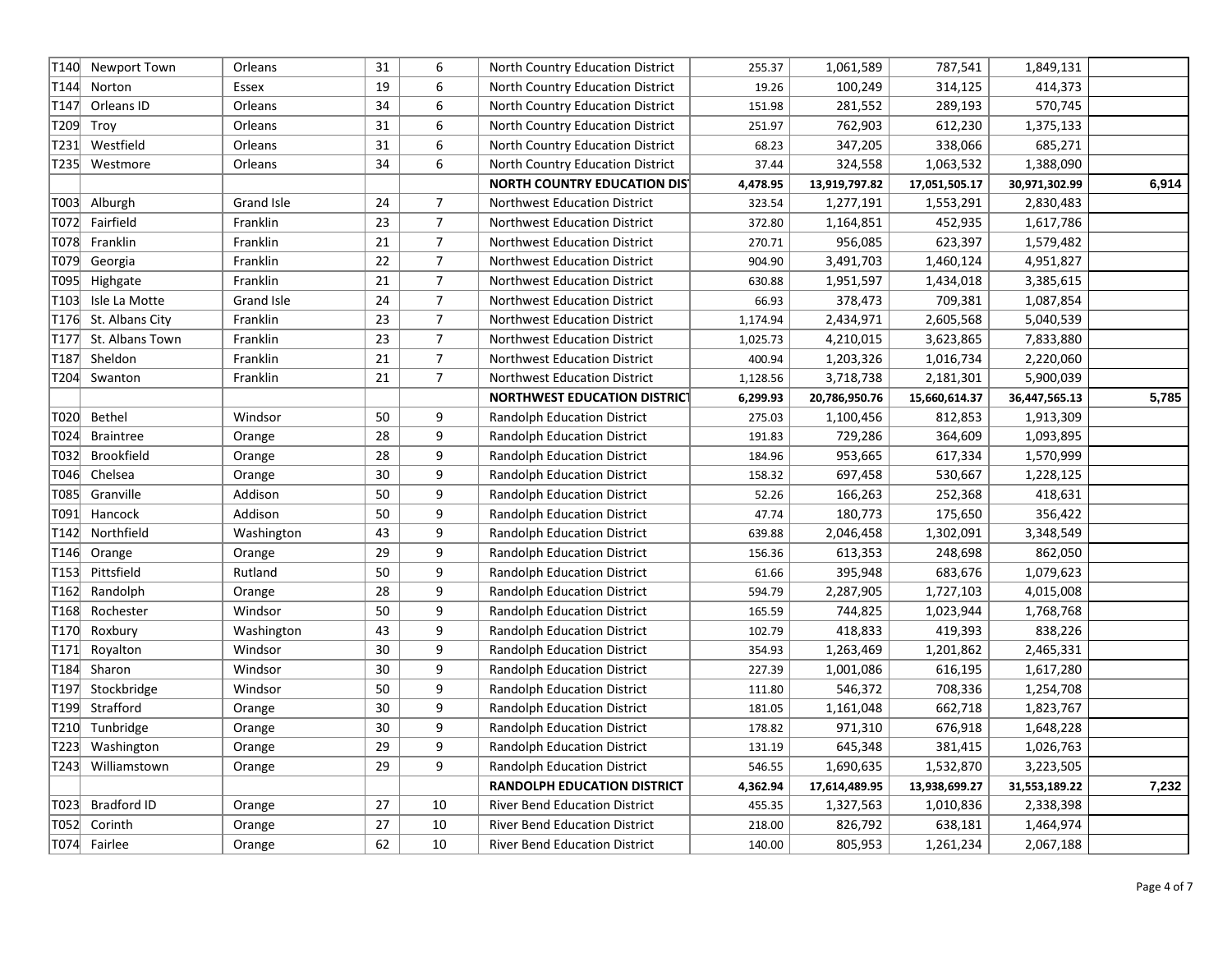| T087             | Groton              | Caledonia  | 57 | 10 | <b>River Bend Education District</b>   | 182.00   | 484,379       | 613,923       | 1,098,302     |        |
|------------------|---------------------|------------|----|----|----------------------------------------|----------|---------------|---------------|---------------|--------|
| T <sub>136</sub> | Newbury             | Orange     | 27 | 10 | <b>River Bend Education District</b>   | 284.47   | 1,115,697     | 990,180       | 2,105,877     |        |
| T175             | Ryegate             | Caledonia  | 57 | 10 | <b>River Bend Education District</b>   | 164.00   | 666,606       | 716,187       | 1,382,793     |        |
| T205             | Thetford            | Orange     | 27 | 10 | <b>River Bend Education District</b>   | 467.25   | 2,424,423     | 1,136,390     | 3,560,813     |        |
| T207             | Topsham             | Orange     | 27 | 10 | <b>River Bend Education District</b>   | 194.00   | 578,611       | 445,212       | 1,023,823     |        |
| T215             | Vershire            | Orange     | 62 | 10 | <b>River Bend Education District</b>   | 92.00    | 403,942       | 340,543       | 744,486       |        |
| T229             | <b>Wells River</b>  | Orange     | 57 | 10 | <b>River Bend Education District</b>   | 62.00    | 127,786       | 203,628       | 331,414       |        |
| T <sub>230</sub> | <b>West Fairlee</b> | Orange     | 62 | 10 | <b>River Bend Education District</b>   | 99.00    | 345,256       | 345,135       | 690,391       |        |
|                  |                     |            |    |    | <b>RIVER BEND EDUCATION DISTRICT</b>   | 2,358.07 | 9,107,008.28  | 7,701,450.28  | 16,808,458.56 | 7,128  |
| T004             | Andover             | Windsor    | 53 | 15 | <b>River Valley Education District</b> | 52.78    | 585,699       | 975,079       | 1,560,778     |        |
| T006             | Athens              | Windham    | 47 | 15 | <b>River Valley Education District</b> | 67.34    | 215,675       | 199,289       | 414,964       |        |
| T008             | Baltimore           | Windsor    | 53 | 15 | <b>River Valley Education District</b> | 40.65    | 132,275       | 38,682        | 170,958       |        |
| T043             | Cavendish           | Windsor    | 53 | 15 | <b>River Valley Education District</b> | 203.71   | 835,960       | 1,781,830     | 2,617,789     |        |
| T047             | Chester             | Windsor    | 53 | 15 | <b>River Valley Education District</b> | 487.59   | 2,092,503     | 2,004,175     | 4,096,678     |        |
| T082             | Grafton             | Windham    | 47 | 15 | <b>River Valley Education District</b> | 75.50    | 605,790       | 1,052,144     | 1,657,933     |        |
| T109             | Landgrove           | Bennington | 53 | 15 | <b>River Valley Education District</b> | 32.24    | 354,950       | 803,748       | 1,158,698     |        |
| T <sub>113</sub> | Londonderry         | Windham    | 53 | 15 | <b>River Valley Education District</b> | 276.88   | 1,349,670     | 2,927,736     | 4,277,406     |        |
| T115             | Ludlow              | Windsor    | 39 | 15 | <b>River Valley Education District</b> | 271.21   | 1,665,884     | 14,534,126    | 16,200,010    |        |
| T <sub>133</sub> | Mt. Holly           | Rutland    | 39 | 15 | <b>River Valley Education District</b> | 177.23   | 1,116,621     | 1,808,454     | 2,925,074     |        |
| T152             | Peru                | Bennington | 53 | 15 | <b>River Valley Education District</b> | 60.68    | 505,248       | 1,968,877     | 2,474,126     |        |
| T169             | Rockingham          | Windham    | 47 | 15 | <b>River Valley Education District</b> | 834.89   | 1,958,205     | 2,832,236     | 4,790,441     |        |
| T <sub>193</sub> | Springfield         | Windsor    | 56 | 15 | <b>River Valley Education District</b> | 1,401.46 | 4,010,534     | 2,414,666     | 6,425,200     |        |
| T234             | Westminster         | Windham    | 47 | 15 | <b>River Valley Education District</b> | 412.77   | 1,861,096     | 1,068,292     | 2,929,389     |        |
| T236             | Weston              | Windsor    | 53 | 15 | <b>River Valley Education District</b> | 73.16    | 832,770       | 1,493,961     | 2,326,731     |        |
|                  |                     |            |    |    | RIVER VALLEY EDUCATION DISTRIC         | 4,468.09 | 18,122,879.82 | 35,903,295.75 | 54,026,175.57 | 12,091 |
| T027             | Brattleboro         | Windham    | 48 | 11 | Southeastern Education District        | 1,672.98 | 5,235,588     | 6,303,458     | 11,539,046    |        |
| T033             | <b>Brookline</b>    | Windham    | 46 | 11 | Southeastern Education District        | 79.74    | 389,385       | 247,415       | 636,799       |        |
| T060             | Dover               | Windham    | 46 | 11 | Southeastern Education District        | 159.98   | 1,185,147     | 9,229,316     | 10,414,462    |        |
| T061             | Dummerston          | Windham    | 48 | 11 | Southeastern Education District        | 256.43   | 1,664,162     | 769,297       | 2,433,460     |        |
| T089             | Guilford            | Windham    | 48 | 11 | Southeastern Education District        | 286.12   | 1,595,482     | 844,632       | 2,440,114     |        |
| T <sub>104</sub> | Jamaica             | Windham    | 46 | 11 | Southeastern Education District        | 147.11   | 726,883       | 2,060,623     | 2,787,506     |        |
| T <sub>120</sub> | Marlboro            | Windham    | 46 | 11 | Southeastern Education District        | 121.61   | 763,246       | 772,090       | 1,535,336     |        |
| T <sub>137</sub> | Newfane             | Windham    | 46 | 11 | Southeastern Education District        | 211.50   | 1,356,886     | 1,296,916     | 2,653,803     |        |
| T161             | Putney              | Windham    | 48 | 11 | Southeastern Education District        | 307.35   | 1,456,794     | 1,038,948     | 2,495,742     |        |
| T200             | Stratton            | Windham    | 46 | 11 | Southeastern Education District        | 32.85    | 300,384       | 8,670,966     | 8,971,350     |        |
| T208             | Townshend           | Windham    | 46 | 11 | Southeastern Education District        | 163.19   | 861,400       | 921,611       | 1,783,012     |        |
| T214             | Vernon              | Windham    | 48 | 11 | Southeastern Education District        | 390.37   | 1,302,023     | 1,016,788     | 2,318,811     |        |
| T221             | Wardsboro           | Windham    | 46 | 11 | Southeastern Education District        | 128.26   | 515,920       | 1,223,889     | 1,739,809     |        |
| T242             | Whitingham          | Windham    | 49 | 11 | Southeastern Education District        | 198.68   | 924,149       | 1,631,504     | 2,555,653     |        |
| T245             | Wilmington          | Windham    | 49 | 11 | Southeastern Education District        | 286.15   | 1,345,520     | 5,196,029     | 6,541,549     |        |
|                  | T246 Windham        | Windham    | 46 | 11 | Southeastern Education District        |          | 329,717       | 632,671       | 962,389       |        |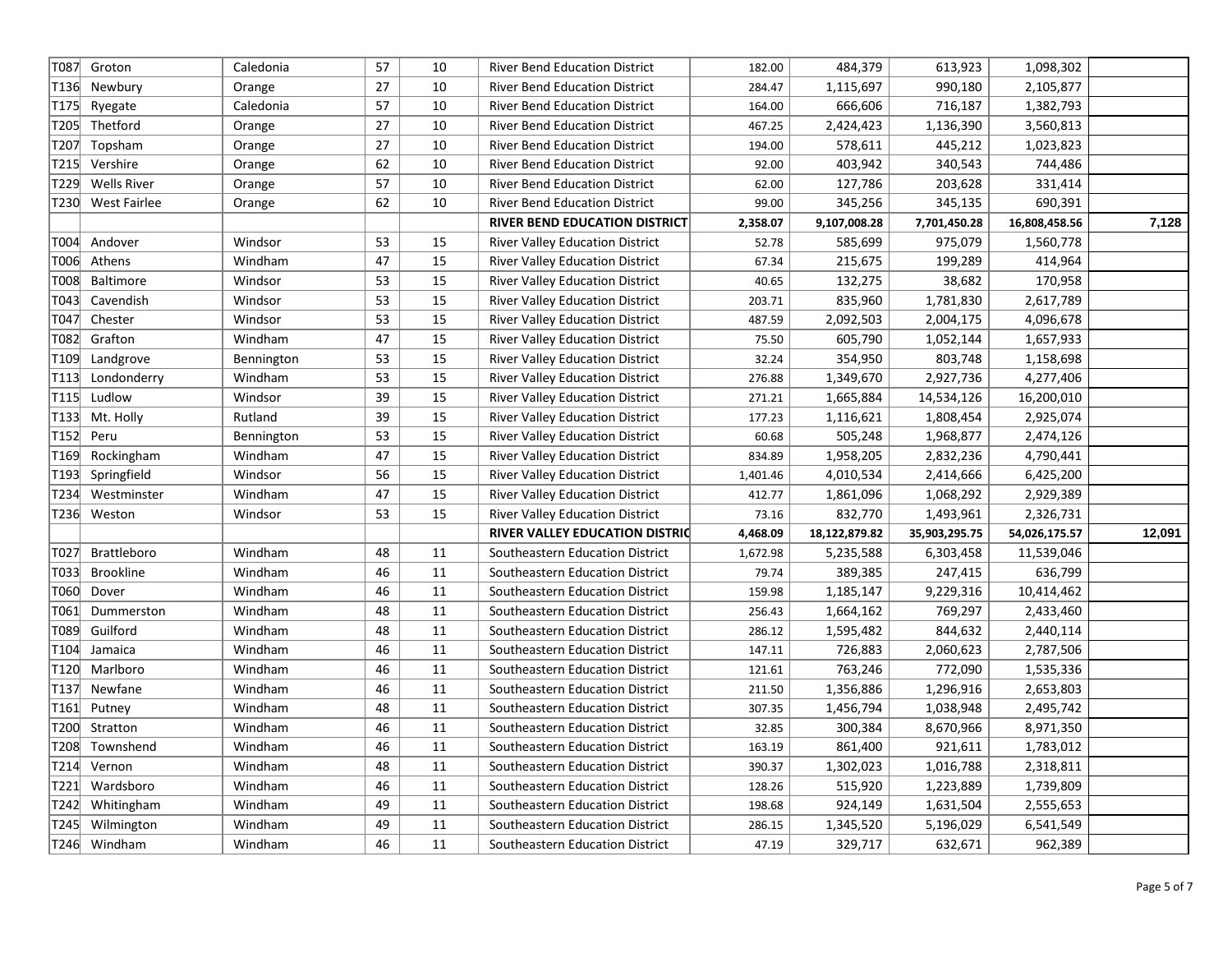| T248 | Winhall             | Bennington | 46 | 11 | Southeastern Education District     | 142.93   | 945,473       | 7,303,331        | 8,248,804     |        |
|------|---------------------|------------|----|----|-------------------------------------|----------|---------------|------------------|---------------|--------|
|      |                     |            |    |    | SOUTHEASTERN EDUCATION DISTR        | 4,632.44 | 20,898,159.27 | 49,159,485.35    | 70,057,644.62 | 15,123 |
| T005 | Arlington           | Bennington | 60 | 12 | <b>Southwest Education District</b> | 312.64   | 1,766,008     | 1,617,150        | 3,383,158     |        |
| T015 | Bennington ID       | Bennington | 5  | 12 | <b>Southwest Education District</b> | 2,130.04 | 5,585,036     | 5,366,750        | 10,951,787    |        |
| T056 | Danby               | Rutland    | 6  | 12 | Southwest Education District        | 208.62   | 978,895       | 1,010,109        | 1,989,004     |        |
| T059 | Dorset              | Bennington | 6  | 12 | <b>Southwest Education District</b> | 296.77   | 3,071,868     | 4,576,329        | 7,648,197     |        |
| T090 | Halifax             | Windham    | 49 | 12 | <b>Southwest Education District</b> | 89.86    | 567,919       | 634,179          | 1,202,098     |        |
| T119 | Manchester          | Bennington | 6  | 12 | <b>Southwest Education District</b> | 682.09   | 4,845,810     | 8,418,591        | 13,264,400    |        |
| T134 | Mt. Tabor           | Rutland    | 6  | 12 | <b>Southwest Education District</b> | 34.12    | 104,508       | 125,360          | 229,867       |        |
| T141 | North Bennington ID | Bennington | 5  | 12 | <b>Southwest Education District</b> | 275.54   |               |                  |               |        |
| T150 | Pawlet              | Rutland    | 6  | 12 | <b>Southwest Education District</b> | 245.65   | 1,142,212     | 965,365          | 2,107,578     |        |
| T159 | Pownal              | Bennington | 5  | 12 | <b>Southwest Education District</b> | 492.40   | 1,693,861     | 912,124          | 2,605,985     |        |
| T164 | Readsboro           | Bennington | 49 | 12 | <b>Southwest Education District</b> | 111.86   | 359,873       | 513,229          | 873,102       |        |
| T172 | Rupert              | Bennington | 6  | 12 | <b>Southwest Education District</b> | 93.45    | 746,410       | 785,769          | 1,532,178     |        |
| T181 | Sandgate            | Bennington | 60 | 12 | <b>Southwest Education District</b> | 56.69    | 260,913       | 405,939          | 666,853       |        |
| T182 | Searsburg           | Bennington | 49 | 12 | Southwest Education District        | 20.27    | 50,234        | 284,149          | 334,382       |        |
| T183 | Shaftsbury          | Bennington | 5  | 12 | Southwest Education District        | 394.31   | 2,236,165     | 1,175,917        | 3,412,082     |        |
| T194 | Stamford            | Bennington | 49 | 12 | <b>Southwest Education District</b> | 117.31   | 657,445       | 331,813          | 989,257       |        |
| T202 | Sunderland          | Bennington | 6  | 12 | <b>Southwest Education District</b> | 138.67   | 816,518       | 788,132          | 1,604,651     |        |
| T252 | Woodford            | Bennington | 5  | 12 | Southwest Education District        | 51.65    | 213,310       | 336,339          | 549,649       |        |
|      |                     |            |    |    | SOUTHWEST EDUCATION DISTRICT        | 5,751.94 | 25,096,985.43 | 28, 247, 243. 37 | 53,344,228.80 | 9,274  |
| T010 | Barnet              | Caledonia  | 9  | 13 | St. Johnsbury Education District    | 267.11   | 1,071,248     | 1,374,825        | 2,446,073     |        |
| T036 | <b>Burke</b>        | Caledonia  | 8  | 13 | St. Johnsbury Education District    | 259.47   | 1,055,833     | 1,437,671        | 2,493,503     |        |
| T051 | Concord             | Essex      | 18 | 13 | St. Johnsbury Education District    | 203.34   | 531,560       | 765,852          | 1,297,412     |        |
| T057 | Danville            | Caledonia  | 9  | 13 | St. Johnsbury Education District    | 337.31   | 1,698,689     | 1,406,900        | 3,105,590     |        |
| T064 | East Haven          | Essex      | 8  | 13 | St. Johnsbury Education District    | 60.10    | 117,797       | 116,749          | 234,546       |        |
| T083 | Granby              | Essex      | 18 | 13 | St. Johnsbury Education District    | 13.32    | 37,575        | 174,511          | 212,086       |        |
| T088 | Guildhall           | Essex      | 18 | 13 | St. Johnsbury Education District    | 43.27    | 156,988       | 186,619          | 343,607       |        |
| T108 | Kirby               | Caledonia  | 18 | 13 | St. Johnsbury Education District    | 87.15    | 362,725       | 214,072          | 576,797       |        |
|      | T116 Lunenburg      | Essex      | 18 | 13 | St. Johnsbury Education District    | 197.84   | 482,722       | 626,296          | 1,109,018     |        |
| T117 | Lyndon              | Caledonia  | 8  | 13 | St. Johnsbury Education District    | 763.07   | 2,230,024     | 1,412,882        | 3,642,906     |        |
| T118 | Maidstone           | Essex      | 18 | 13 | St. Johnsbury Education District    | 26.41    | 157,735       | 508,139          | 665,874       |        |
| T135 | Newark              | Caledonia  | 8  | 13 | St. Johnsbury Education District    | 73.57    | 350,088       | 554,710          | 904,798       |        |
| T151 | Peacham             | Caledonia  | 9  | 13 | St. Johnsbury Education District    | 105.24   | 630,809       | 730,162          | 1,360,971     |        |
| T179 | St. Johnsbury       | Caledonia  | 11 | 13 | St. Johnsbury Education District    | 1,116.18 | 2,515,265     | 2,876,288        | 5,391,552     |        |
| T185 | Sheffield           | Caledonia  | 8  | 13 | St. Johnsbury Education District    | 109.00   | 312,241       | 303,356          | 615,597       |        |
| T203 | Sutton              | Caledonia  | 8  | 13 | St. Johnsbury Education District    | 155.59   | 540,592       | 390,240          | 930,832       |        |
| T216 | Victory             | Essex      | 18 | 13 | St. Johnsbury Education District    | 10.25    | 46,773        | 144,054          | 190,828       |        |
| T218 | Walden              | Caledonia  | 9  | 13 | St. Johnsbury Education District    | 173.57   | 506,991       | 444,708          | 951,700       |        |
| T225 | Waterford           | Caledonia  | 18 | 13 | St. Johnsbury Education District    | 237.74   | 1,062,636     | 726,870          | 1,789,506     |        |
| T240 | Wheelock            | Caledonia  | 8  | 13 | St. Johnsbury Education District    | 113.00   | 383,795       | 239,057          | 622,852       |        |